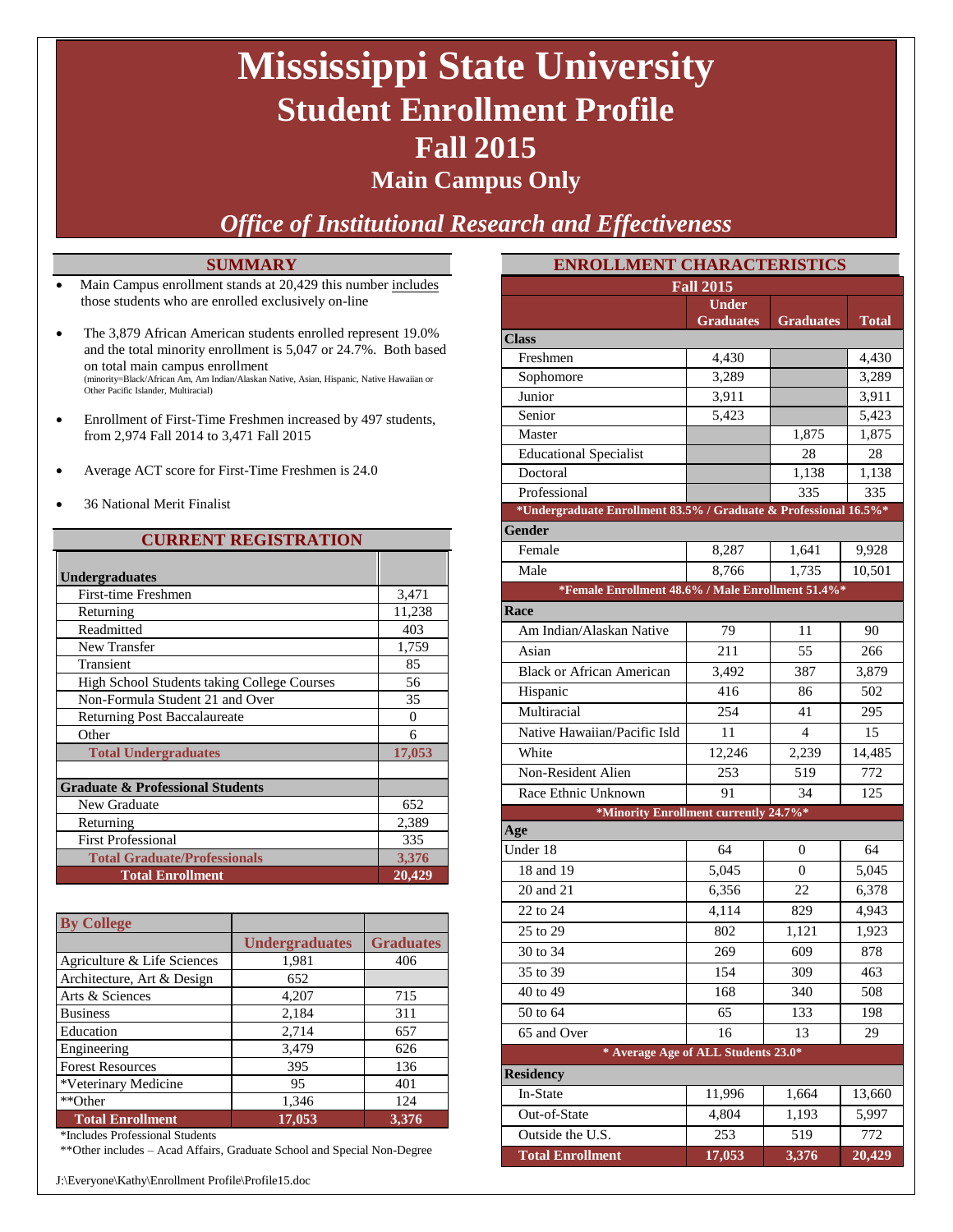#### **ENROLLMENT TRENDS**

|  |  |  |  |  |  | • Mississippi counties with the highest student enrollment: |
|--|--|--|--|--|--|-------------------------------------------------------------|
|--|--|--|--|--|--|-------------------------------------------------------------|

| Oktibbeha                                 | 1,129 | Hinds     | 921 |
|-------------------------------------------|-------|-----------|-----|
| Madison                                   | 1,033 | DeSoto    | 827 |
| Rankin                                    | 927   | Harrison  | 674 |
| • Students enrolled from adjacent states: |       |           |     |
| Alabama                                   | 1,309 | Louisiana | 282 |
| Tennessee                                 | 1,303 | Arkansas  | 144 |

**Currently students are enrolled from 88 countries. The following countries have the largest enrollment:**

| India | 127 | Iran      |    |
|-------|-----|-----------|----|
| China | 126 | Brazil    | 36 |
| Nepal | 48  | Sri Lanka | 29 |

|                                                                                    | <b>TOTAL ENROLLMENT</b><br><b>Fall Semesters</b> |       |        |  |  |  |
|------------------------------------------------------------------------------------|--------------------------------------------------|-------|--------|--|--|--|
| Graduates/<br>Year<br><b>Professional</b><br><b>Total</b><br><b>Undergraduates</b> |                                                  |       |        |  |  |  |
| 2004                                                                               | 11,990                                           | 3,127 | 15,117 |  |  |  |
| 2005                                                                               | 11.644                                           | 2,751 | 14,395 |  |  |  |
| 2006                                                                               | 11,697                                           | 2,725 | 14,422 |  |  |  |
| 2007                                                                               | 12,660                                           | 3,578 | 16,238 |  |  |  |
| 2008                                                                               | 13,490                                           | 3,637 | 17,127 |  |  |  |
| 2009                                                                               | 14,135                                           | 3,857 | 17,992 |  |  |  |
| 2010                                                                               | 15,073                                           | 3,962 | 19,035 |  |  |  |
| 2010                                                                               | 15,073                                           | 3,962 | 19,035 |  |  |  |
| 2011                                                                               | 15,845                                           | 3,985 | 19,830 |  |  |  |
| 2012                                                                               | 15,944                                           | 3,866 | 19,810 |  |  |  |
| 2013                                                                               | 15,993                                           | 3,643 | 19,636 |  |  |  |
| 2014                                                                               | 16,128                                           | 3,507 | 19,635 |  |  |  |
| 2015                                                                               | 17,053                                           | 3,376 | 20,429 |  |  |  |

|                         | Fall<br>2015<br>$\frac{0}{0}$ | $*$ Fall<br>2014<br>$\frac{0}{0}$ | $*$ Fall<br>2013<br>$\frac{0}{0}$ | $*$ Fall<br>2012<br>$\frac{0}{0}$ | $*$ Fall<br>2011<br>$\frac{0}{0}$ | $*$ Fall<br>2010<br>$\frac{0}{0}$ |
|-------------------------|-------------------------------|-----------------------------------|-----------------------------------|-----------------------------------|-----------------------------------|-----------------------------------|
| Black/African Am        | 18.99                         | 18.83                             | 19.22                             | 20.17                             | 20.40                             | 19.45                             |
| Am Ind/Alaskan Native   | 0.44                          | 0.44                              | 0.53                              | 0.46                              | 0.44                              | 0.38                              |
| Asian                   | 1.30                          | 1.34                              | 1.25                              | 1.23                              | 1.26                              | 1.10                              |
| Hispanic                | 2.46                          | 2.28                              | 2.00                              | 1.88                              | 1.84                              | 1.72                              |
| White                   | 70.90                         | 70.89                             | 70.98                             | 70.06                             | 69.31                             | 69.99                             |
| *Native Hawaiian/Pac Is | 0.07                          | 0.09                              | 0.10                              | 0.08                              | 0.09                              | 0.14                              |
| *Multiracial            | 1.44                          | 1.36                              | 1.27                              | 1.13                              | 1.07                              | 1.02                              |
| Non-Resident Alien      | 3.78                          | 3.97                              | 3.78                              | 3.82                              | 4.01                              | 4.16                              |
| Race/Ethnic Unknown     | 0.61                          | 0.80                              | 0.87                              | 1.19                              | 1.59                              | 2.04                              |

\*New race categories as mandated by IPEDS

- The highest undergraduate program enrollment is in Kinesiology (KINE) with 1,247 students, followed by Biological Sciences (BIO) with 952 students
- The highest graduate enrollment program is in Geosciences (GG) with 205 students, followed by Engineering (ENGR) with 194 students
- The professional student enrollment in Veterinary Medicine (DVM) is 335
- Undeclared undergraduate student enrollment (UND) is 1,255
- Unclassified graduate student enrollment (UNC) is 124

#### **COMMUNITY COLLEGES**

 Total of 1,759 new transfer students enrolled for Fall 2015 semester. Of those 1,282 were from Mississippi Community Colleges, compared to 1,149 for Fall 2014 semester:

#### **NEW UNDERGRADUATE TRANSFERS From Mississippi Community Colleges**

| Coahoma Community College                | 4     |
|------------------------------------------|-------|
| Copiah-Lincoln Community College         | 58    |
| <b>East Central Community College</b>    | 94    |
| East Mississippi Community College       | 168   |
| <b>Hinds Community College</b>           | 105   |
| <b>Holmes Community College</b>          | 131   |
| Itawamba Community College               | 182   |
| Jones County Junior College              | 112   |
| <b>Meridian Community College</b>        | 60    |
| Mississippi Delta Community College      | 21    |
| Mississippi Gulf Coast Community College | 94    |
| Northeast Mississippi Community College  | 84    |
| Northwest Mississippi Community College  | 108   |
| Pearl River Community College            | 46    |
| Southwest Mississippi Community College  | 15    |
| Total                                    | 1,282 |

#### **ACT INFORMATION**

 First-Time Entering Freshmen enrollment increased from 2,974 for Fall 2014 to 3,471 for Fall 2015. The average ACT score of first-time freshmen is 24.0

#### **ACT COMPOSITE SCORE**

| Category                  | Average | High | Low |
|---------------------------|---------|------|-----|
| Total First-Time Freshmen | 24.0    | 36   | 12  |
| <b>First-Time Males</b>   | 24.5    | 36   | 13  |
| <b>First-Time Females</b> | 23.5    | 12   | 35  |

| <b>Average Score by Section</b>   |       |
|-----------------------------------|-------|
| English                           | 25.05 |
| <b>Mathematics</b>                | 23.24 |
| Reading                           | 25.37 |
| <b>Natural Science</b>            | 24.24 |
| <b>Average Score by Race</b>      |       |
| <b>Black or African American</b>  | 20.10 |
| American Indian/Alaskan Native    | 22.80 |
| Asian                             | 26.21 |
| Hispanic                          | 23.95 |
| White                             | 25.34 |
| Native Hawaiian/Pacific Islander  | 20.33 |
| Multiracial                       | 23.43 |
| Non-Resident Alien                | 23.47 |
| Race/Ethnic Unknown               | 20.83 |
| <b>Average Score by Residency</b> |       |
| In-State                          | 23.47 |
| Out-of-State                      | 24.78 |
| Outside the U.S.                  | 23.47 |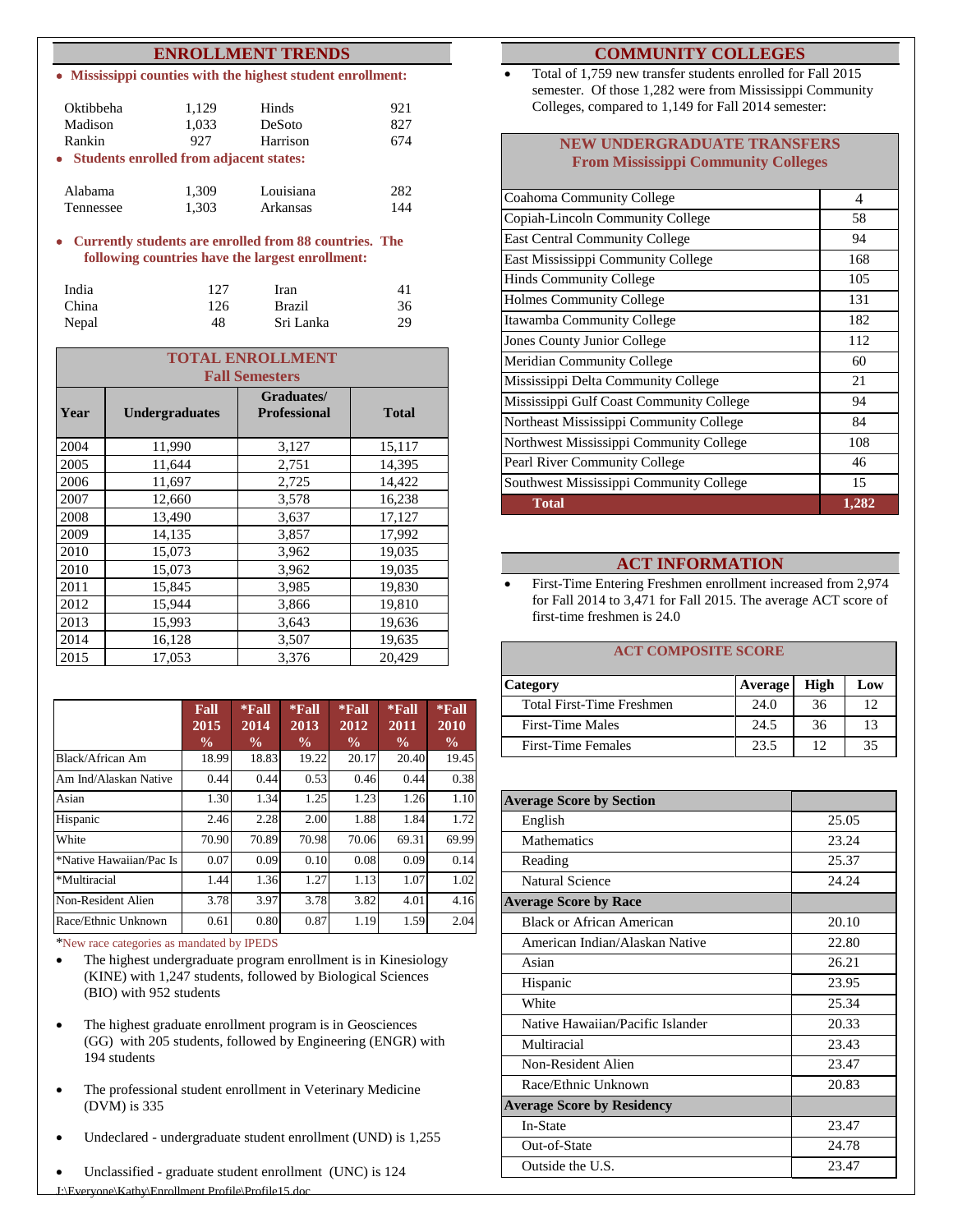# **Enrollment by College by Major Main Campus Only Fall 2015**

| <b>College/School</b>                        | <b>Major Code</b>          | Major                                         | Undergraduate              | Graduate             | <b>Total</b>     |
|----------------------------------------------|----------------------------|-----------------------------------------------|----------------------------|----------------------|------------------|
| <b>Agriculture &amp; Life Sciences</b>       |                            |                                               |                            |                      |                  |
|                                              | <b>ADS</b>                 | Animal & Dairy Science                        | 338                        | $\mathbf{0}$         | 338              |
|                                              | <b>AEE</b>                 | <b>Ag Extension Education</b>                 | $\mathbf{0}$               | 28                   | 28               |
|                                              | <b>AETB</b>                | Agri Engineering Technology & Business        | 98                         | $\overline{0}$       | 98               |
|                                              | AGB                        | Agribusiness                                  | 126                        | $\overline{0}$       | 126              |
|                                              | <b>AGBM</b>                | <b>Agribusiness Management</b>                | $\theta$                   | 5                    | 5                |
|                                              | $AGN$                      | Agronomy                                      | 126                        | $\theta$             | 126              |
|                                              | $\rm{AGR}$                 | Agriculture                                   | $\overline{0}$             | 80                   | 80               |
|                                              | $\rm{AGS}$                 | <b>Agricultural Science</b>                   | $\overline{76}$            | 87                   | 163              |
|                                              | <b>AIS</b>                 | <b>Agricultural Information Sciences</b>      | 67                         | $\theta$             | 67               |
|                                              | <b>ALSC</b>                | <b>Agricultural Life Sciences</b>             | $\Omega$                   | 31                   | 31               |
|                                              | <b>BCH</b>                 | Biochemistry                                  | 452                        | $\overline{0}$       | 452              |
|                                              | <b>CULY</b>                | Culinology                                    | 12                         | $\theta$             | 12               |
|                                              | <b>EEM</b>                 | Environmental Economics & Mgt                 | 27                         | $\mathbf{0}$         | 27               |
|                                              | <b>ESAS</b>                | Environmental Sci in Ag System                | $\sqrt{2}$                 | $\theta$             | $\mathbf{2}$     |
|                                              | <b>FSNH</b>                | Food Science, Nutrition, Health Promotion     | 139                        | $\mathbf{0}$         | 139              |
|                                              | <b>HDFS</b>                | Human Development & Family Studies            | $\mathbf{0}$               | 29                   | 29               |
|                                              | HO                         | Horticulture                                  | 78                         | $\overline{0}$       | 78               |
|                                              | HS                         | Human Sciences                                | 304                        | $\theta$             | 304              |
|                                              | LA                         | Landscape Architecture                        | 55                         | 19                   | 74               |
|                                              | <b>LAC</b>                 | <b>Landscape Contracting</b>                  | 27                         | $\theta$             | 27               |
|                                              | <b>LFSC</b>                | Life Science                                  | $\theta$                   | 21                   | 21               |
|                                              | <b>MOLB</b>                | Molecular Biology                             | $\boldsymbol{0}$           | $\overline{11}$      | 11               |
|                                              | <b>NFSH</b>                | Food Science, Nutrition, Health Promotion     | $\overline{0}$             | $\overline{95}$      | $\overline{95}$  |
|                                              | P <sub>O</sub>             | <b>Poultry Science</b>                        | $\overline{54}$            | $\Omega$             | 54               |
| <b>TOTAL Agriculture &amp; Life Sciences</b> |                            |                                               | 1,981                      | 406                  | 2,387            |
| Architecture, Art & Design                   |                            |                                               |                            |                      |                  |
|                                              | ARC                        | Architecture                                  | 186                        | $\boldsymbol{0}$     | 186              |
|                                              | <b>ART</b>                 | Art                                           | 104                        | $\overline{0}$       | 104              |
|                                              | <b>BCS</b>                 | <b>Building Construction Science</b>          | $\overline{92}$            | $\Omega$             | $\overline{92}$  |
|                                              | ID                         | Design                                        | 105                        | $\overline{0}$       | 105              |
|                                              | <b>PARC</b>                | Pre-Architecture                              | 23                         | $\theta$             | 23               |
|                                              | <b>UART</b>                | Undeclared-Art                                | 142                        | $\Omega$             | 142              |
| <b>TOTAL Architecture, Art &amp; Design</b>  |                            |                                               | 652                        |                      | 652              |
| Arts & Sciences                              |                            |                                               |                            |                      |                  |
|                                              | AN                         | Anthropology                                  | 62                         | $\mathbf{0}$         | 62               |
|                                              | <b>APAN</b><br><b>APSY</b> | Applied Anthropology                          | $\theta$<br>$\overline{0}$ | 48<br>25             | 48               |
|                                              | $\mathbf{A}\mathbf{T}$     | <b>Applied Psychology</b>                     |                            | $\overline{0}$       | 25<br>$\sqrt{2}$ |
|                                              |                            | <b>Applied Technology</b>                     | 2                          |                      |                  |
|                                              | <b>BIO</b><br><b>BSIS</b>  | <b>Biological Sciences</b>                    | 952<br>187                 | 45<br>$\overline{0}$ | 997<br>187       |
|                                              | CH                         | <b>Interdisciplinary Studies</b><br>Chemistry | 137                        | $\overline{58}$      | 195              |
|                                              | $\overline{CO}$            | Communication                                 | 554                        | $\mathbf{0}$         | 554              |
|                                              | COG                        | <b>Cognitive Sciences</b>                     | $\overline{0}$             | $8\,$                | 8                |
|                                              | <b>CRIM</b>                | Criminology                                   | 242                        | $\overline{0}$       | 242              |
|                                              | $\operatorname{EASC}$      | Earth and Atmospheric Sciences                | $\mathbf{0}$               | 24                   | 24               |
|                                              | ECAS                       | Economics $- A & S$                           | $\overline{24}$            | $\overline{0}$       | 24               |
|                                              | $\mathop{\rm EN}\nolimits$ | English                                       | 100                        | 28                   | 128              |
|                                              | FL                         | Foreign Language                              | $\overline{32}$            | 11                   | 43               |
|                                              | $\operatorname{GBIO}$      | General Biology                               | $\mathbf{0}$               | 44                   | 44               |
|                                              | $\rm GG$                   | Geosciences                                   | 524                        | 205                  | 729              |
|                                              | GLA                        | General Liberal Arts                          | $\overline{4}$             | $\overline{0}$       | $\overline{4}$   |
|                                              | GSC                        | General Science                               | $\overline{7}$             | $\overline{0}$       | $\overline{7}$   |
|                                              | HI                         | History                                       | $\overline{102}$           | $\overline{52}$      | 154              |
|                                              | <b>IDS</b>                 | <b>Interdisciplinary Sciences</b>             | $\mathbf{0}$               | $\overline{0}$       | $\overline{0}$   |
|                                              | $\rm MA$                   | Mathematics                                   | 78                         | 16                   | 94               |
|                                              |                            |                                               |                            |                      |                  |

:rvone\Kathy\Enrollment Profiles\Profi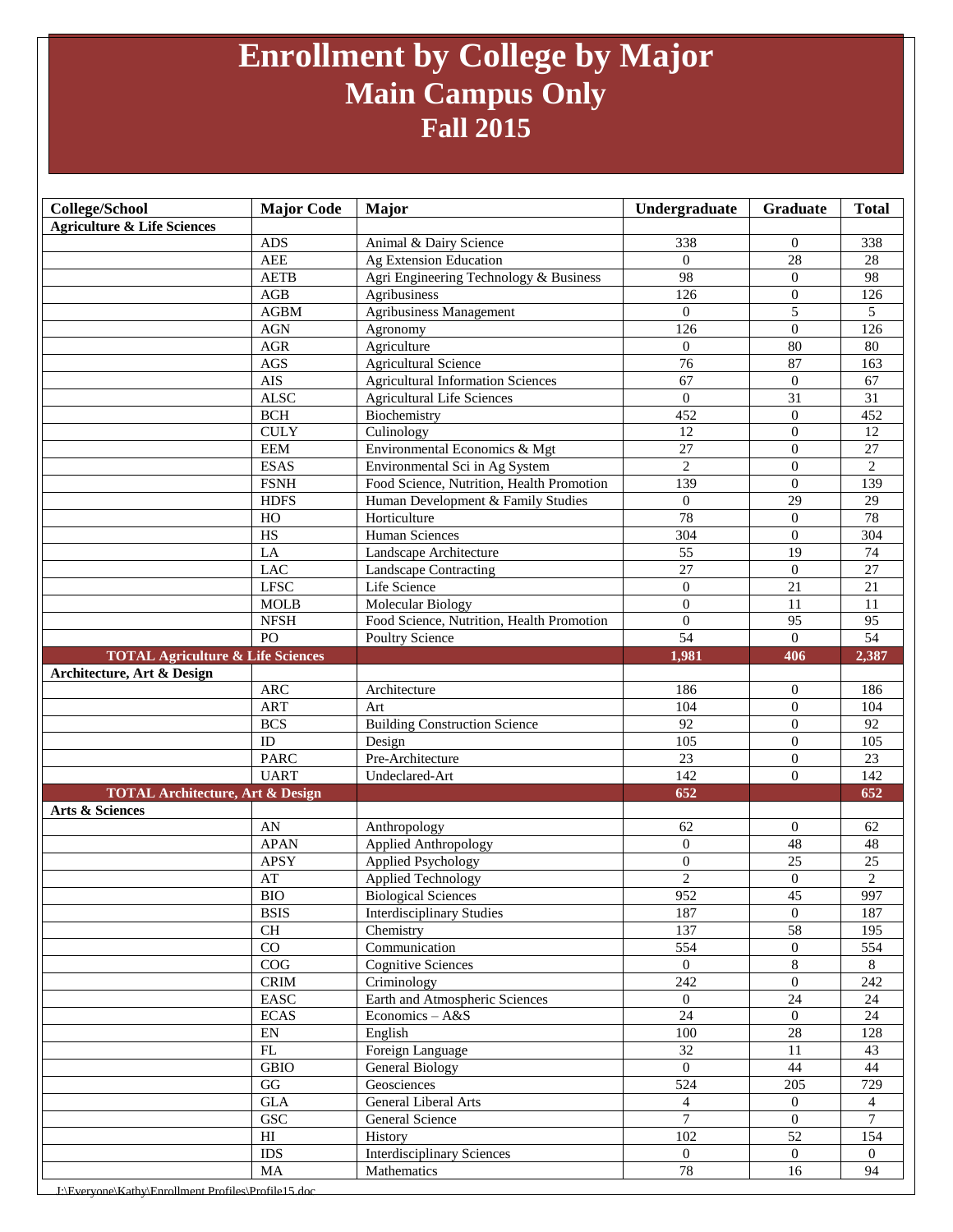# **Enrollment by College by Major Main Campus Only Fall 2015**

| <b>College/School</b>            | <b>Major Code</b>            | <b>Major</b>                           | Undergraduate    | Graduate         | <b>Total</b>            |
|----------------------------------|------------------------------|----------------------------------------|------------------|------------------|-------------------------|
|                                  | <b>MASC</b>                  | <b>Mathematical Sciences</b>           | $\Omega$         | 14               | 14                      |
|                                  | <b>MEDT</b>                  | Medical Technology                     | $\overline{57}$  | $\theta$         | 57                      |
|                                  | <b>MIC</b>                   | Microbiology                           | 89               | $\theta$         | 89                      |
|                                  | MU                           | Music                                  | 31               | $\theta$         | 31                      |
|                                  | $\mathbf{PH}$                | Physics                                | $\overline{37}$  | 19               | $\overline{56}$         |
|                                  | <b>PPA</b>                   | Public Policy & Administration         | $\boldsymbol{0}$ | 68               | 68                      |
|                                  | PR                           | Philosophy                             | 33               | $\overline{0}$   | 33                      |
|                                  | <b>PRIS</b>                  | Pre-Interdisciplinary Studies          | 172              | $\overline{0}$   | $\overline{172}$        |
|                                  | $\overline{PS}$              | <b>Political Science</b>               | 179              | $\overline{4}$   | 183                     |
|                                  | <b>PSY</b>                   | Psychology                             | 422              | 1                | 423                     |
|                                  | SO                           | Sociology                              | 42               | $\overline{35}$  | $\overline{77}$         |
|                                  | <b>ST</b>                    | <b>Statistics</b>                      | $\overline{0}$   | 10               | 10                      |
|                                  | SW                           | Social Work                            | 138              | $\Omega$         | 138                     |
| <b>TOTAL Arts &amp; Sciences</b> |                              |                                        | 4,207            | 715              | 4,922                   |
| <b>Business</b>                  |                              |                                        |                  |                  |                         |
|                                  | ACC                          | Accounting                             | 222              | 30               | 252                     |
|                                  | <b>BA</b>                    | <b>Business Administration</b>         | $\mathbf{0}$     | 191              | 191                     |
|                                  | <b>BIS</b>                   | <b>Business Information Systems</b>    | 122              | $\overline{0}$   | 122                     |
|                                  | <b>BUAD</b>                  | <b>Business Administration</b>         | 620              | $\mathbf{0}$     | 620                     |
|                                  | <b>BUSI</b>                  | <b>Business Administration - MR</b>    | $\overline{15}$  | $\overline{0}$   | $\overline{15}$         |
|                                  | <b>ECO</b>                   | <b>Business Economics</b>              | 76               | $\overline{0}$   | 76                      |
|                                  | <b>FINA</b>                  | Finance                                | 261              | $\overline{0}$   | 261                     |
|                                  | <b>GAEC</b>                  | <b>Applied Economics</b>               | $\overline{0}$   | 5                | 5                       |
|                                  | <b>GBA</b>                   | General Business Administration        | $\mathbf{1}$     | $\overline{0}$   | $\mathbf{1}$            |
|                                  | <b>INFS</b>                  | <b>Information Systems</b>             | $\boldsymbol{0}$ | $\overline{27}$  | $\overline{27}$         |
|                                  | $\overline{\text{INS}}$      | Insurance                              | $\overline{3}$   | $\overline{0}$   | $\overline{\mathbf{3}}$ |
|                                  | <b>MGT</b>                   | Management                             | 163              | $\theta$         | 163                     |
|                                  | <b>MKT</b>                   | Marketing                              | 463              | $\theta$         | 463                     |
|                                  | <b>PACC</b>                  | Pre-Accounting                         | 238              | $\theta$         | 238                     |
|                                  | $\mathbf{PM}$                | Project Management                     | $\mathbf{0}$     | 48               | 48                      |
|                                  | <b>TAX</b>                   | Taxation                               | $\Omega$         | $\overline{10}$  | $\overline{10}$         |
| <b>TOTAL Business</b>            |                              |                                        | 2,184            | 311              | 2,495                   |
| <b>Education</b>                 |                              |                                        |                  |                  |                         |
|                                  | $\mathop{\mathrm{CED}}$      | <b>Community College Education</b>     | $\overline{0}$   | 23               | 23                      |
|                                  | <b>CIED</b>                  | Curriculum & Instruction               | $\overline{0}$   | 37               | 37                      |
|                                  | COE                          | <b>Counselor Education</b>             | $\theta$         | 77               | $77 \,$                 |
|                                  | <b>EDAD</b>                  | Elementary, Middle & Sec Educ Admin    | $\overline{0}$   | 48               | 48                      |
|                                  | <b>EDLS</b>                  | School Administration                  | $\boldsymbol{0}$ | $\overline{4}$   | 4                       |
|                                  | <b>EDUC</b>                  | Education                              | $\mathbf{0}$     | $\overline{30}$  | $\overline{30}$         |
|                                  | <b>ELED</b>                  | <b>Elementary Education</b>            | 641              | 8                | 649                     |
|                                  | EPY                          | <b>Educational Psychology</b>          | 191              | $\overline{36}$  | 227                     |
|                                  | <b>EXAR</b>                  | Special Edcuation Alternate Route      | $\overline{0}$   | 11               | 11                      |
|                                  | <b>EXED</b>                  | Special Education                      | 75               | 10               | 85                      |
|                                  | <b>INDT</b>                  | <b>Industrial Technology</b>           | 124              | $\boldsymbol{0}$ | 124                     |
|                                  | <b>ISWD</b>                  | Instruct. Sys & Workforce Dev          | $\overline{0}$   | 48               | 48                      |
|                                  | IT                           | <b>Instructional Technology</b>        | $\overline{0}$   | 8                | 8                       |
|                                  | <b>ITS</b>                   | <b>Information Tech Services</b>       | $\overline{75}$  | $\overline{0}$   | $\overline{75}$         |
|                                  | <b>KINE</b>                  | Kinesiology                            | 1,247            | 63               | 1,310                   |
|                                  | MLAR                         | Middle Level Alternate Route           | $\overline{0}$   | 62               | 62                      |
|                                  | <b>MST</b>                   | Technology                             | $\boldsymbol{0}$ | $\mathfrak{Z}$   | 3                       |
|                                  | ${\tt MUED}$                 | Music Education                        | 71               | $\overline{0}$   | $\overline{71}$         |
|                                  | PHCE                         | Student Counseling & Personnel Ser.    | $\mathbf{0}$     | $\overline{11}$  | 11                      |
|                                  | $\ensuremath{\mathsf{PHCL}}$ | Community College Leadership           | $\boldsymbol{0}$ | $71\,$           | $71\,$                  |
|                                  | <b>PHSE</b>                  | <b>Counselor Ed/Student Counseling</b> | $\overline{0}$   | 12               | 12                      |
|                                  | <b>SEED</b>                  | Secondary Education                    | 273              | 10               | 283                     |

J:\Everyone\Kathy\Enrollment Profiles\Profile15.d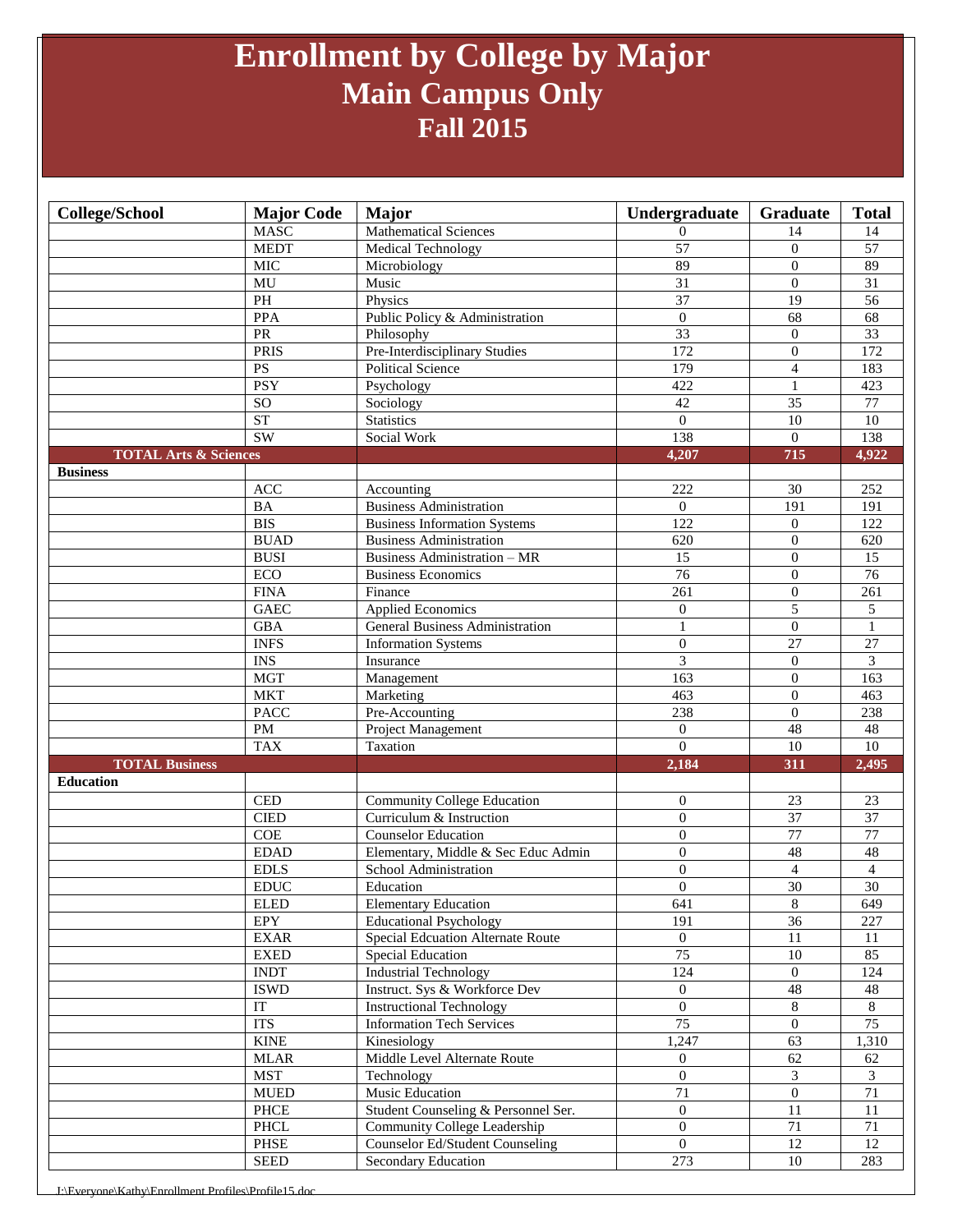## **Enrollment by College by Major Main Campus Only Fall 2015**

| <b>College/School</b>            | <b>Major Code</b> | <b>Major</b>                        | Undergraduate    | Graduate         | <b>Total</b>     |
|----------------------------------|-------------------|-------------------------------------|------------------|------------------|------------------|
|                                  |                   |                                     |                  |                  |                  |
|                                  | <b>STAR</b>       | Secondary Teacher Alt Route         | $\boldsymbol{0}$ | 65               | 65               |
|                                  | <b>TTE</b>        | <b>Technology Teacher Education</b> | 17               | $\overline{0}$   | 17               |
|                                  | <b>WEL</b>        | Workforce Education Leadership      | $\mathbf{0}$     | $\overline{20}$  | $\overline{20}$  |
| <b>TOTAL Education</b>           |                   |                                     | 2,714            | 657              | 3,371            |
| <b>Engineering</b>               |                   |                                     |                  |                  |                  |
|                                  | <b>ASE</b>        | Aerospace Engineering               | 272              | 38               | 310              |
|                                  | BE                | <b>Biological Engineering</b>       | 397              | $\overline{2}$   | 399              |
|                                  | <b>BME</b>        | <b>Biomedical Engineering</b>       | $\boldsymbol{0}$ | 22               | 22               |
|                                  | CE                | Civil Engineering                   | 433              | 63               | 496              |
|                                  | <b>CHE</b>        | Chemical Engineering                | 458              | 3                | 461              |
|                                  | <b>CME</b>        | <b>Computational Engineering</b>    | $\Omega$         | $\overline{7}$   | $\boldsymbol{7}$ |
|                                  | <b>CPE</b>        | <b>Computer Engineering</b>         | 183              | $\boldsymbol{0}$ | 183              |
|                                  | CS                | Computer Science                    | 263              | 66               | 329              |
|                                  | <b>ECPE</b>       | Electrical & Computer Engineering   | $\Omega$         | 94               | 94               |
|                                  | EE                | <b>Electrical Engineering</b>       | 280              | $\overline{0}$   | 280              |
|                                  | <b>ENGR</b>       | Engineering                         | $\Omega$         | 194              | 194              |
|                                  | IE                | <b>Industrial Engineering</b>       | 160              | $\overline{37}$  | 197              |
|                                  | <b>ISE</b>        | Industrial and Systems Engineering  | $\overline{0}$   | $\overline{57}$  | $\overline{57}$  |
|                                  | <b>ME</b>         | Mechanical Engineering              | 823              | 43               | 866              |
|                                  | PTE               | Petroleum Engineering               | $\overline{58}$  | $\boldsymbol{0}$ | 58               |
|                                  | SE                | Software Engineering                | 103              | $\overline{0}$   | 103              |
|                                  | <b>UENG</b>       | <b>Engineering Undeclared</b>       | $\overline{49}$  | $\boldsymbol{0}$ | 49               |
| <b>TOTAL Engineering</b>         |                   |                                     | 3,479            | 626              | 4,105            |
| <b>Forest Resources</b>          |                   |                                     |                  |                  |                  |
|                                  | <b>FO</b>         | Forestry                            | 171              | 37               | 208              |
|                                  | <b>FOR</b>        | <b>Forest Resources</b>             | $\Omega$         | 57               | 57               |
|                                  | <b>FP</b>         | <b>Forest Products</b>              | $\mathbf{0}$     | 10               | 10               |
|                                  | <b>NREC</b>       | Nat Res & Envir Conservation        | 13               | $\overline{0}$   | 13               |
|                                  | <b>WFA</b>        | Wildlife, Fisheries and Aqua        | 211              | 32               | 243              |
| <b>TOTAL Forest Resources</b>    |                   |                                     | 395              | 136              | 531              |
| <b>Veterinary Medicine</b>       |                   |                                     |                  |                  |                  |
|                                  | *CVM              | Veterinary Medicine                 | $\mathbf{0}$     | 335              | 335              |
|                                  | <b>ENVT</b>       | <b>Environmental Toxicology</b>     | $\mathbf{0}$     | $\tau$           | 7                |
|                                  | <b>PVMT</b>       | Pre-Veterinary Medicine             | 61               | $\overline{0}$   | $\overline{61}$  |
|                                  | <b>VMS</b>        | Veterinary Medical Science          | $\boldsymbol{0}$ | $\overline{59}$  | 59               |
|                                  | <b>VMT</b>        | Veterinary Medical Technology       | 34               | $\overline{0}$   | 34               |
| <b>TOTAL Veterinary Medicine</b> |                   |                                     | 95               | 401              | 496              |
| Other                            |                   |                                     |                  |                  |                  |
|                                  | <b>ATS</b>        | <b>Academically Talented</b>        | 56               | $\Omega$         | 56               |
|                                  | <b>SND</b>        | Special Non-Degree                  | $\overline{35}$  | $\Omega$         | $\overline{35}$  |
|                                  | <b>UNC</b>        | Undeclared - Graduate               | $\Omega$         | 124              | $\overline{124}$ |
|                                  | <b>UND</b>        | Undeclared - Undergraduates         | 1,255            | $\Omega$         | 1,255            |
| <b>TOTAL Other</b>               |                   |                                     | 1,346            | 124              | 1,470            |
| <b>TOTAL Main Campus</b>         |                   |                                     | 17,053           | 3,376            | 20,429           |

\*Professional students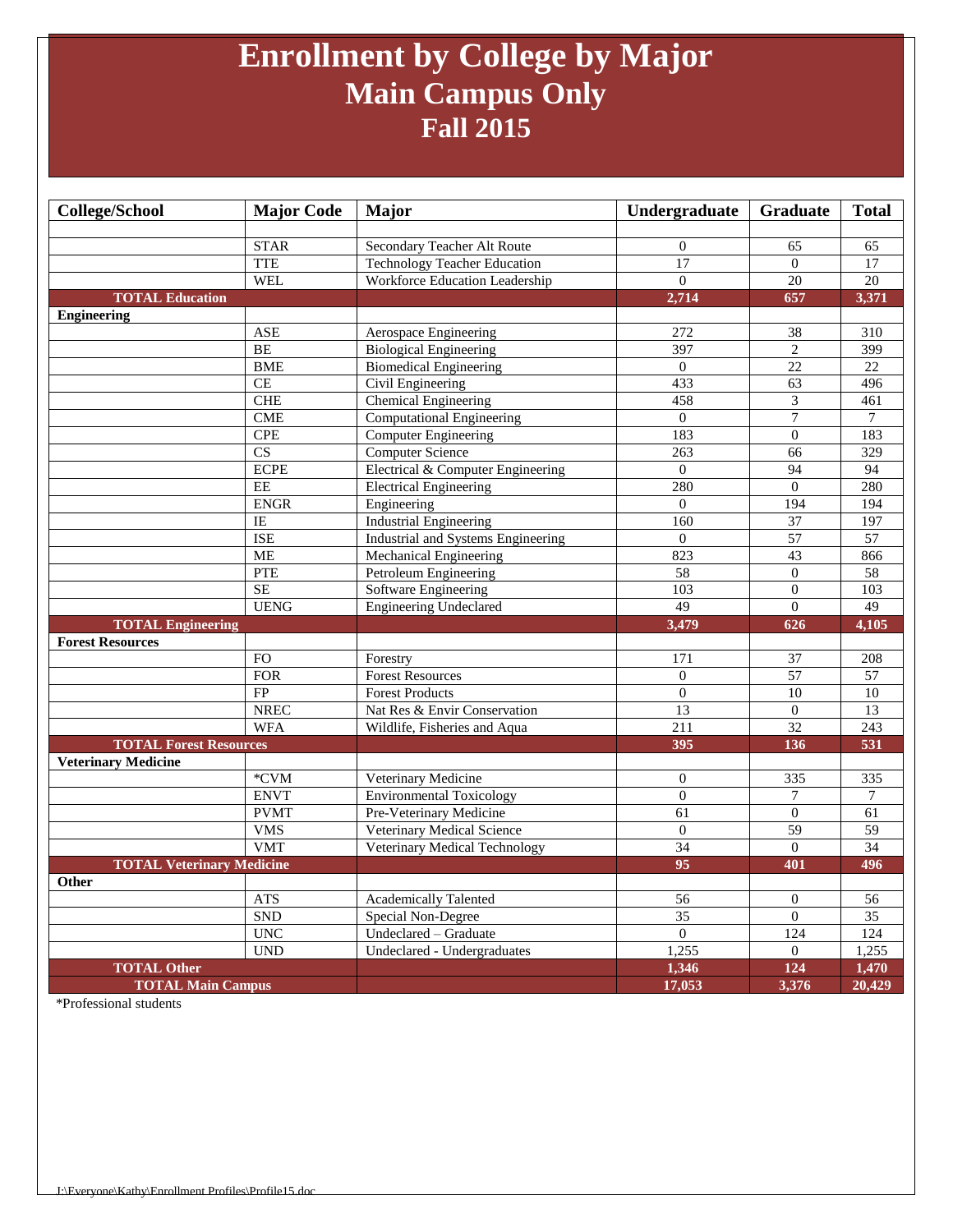### **Composite ACT Score First-Time Freshmen Fall 2015**

| <b>Test</b>        |                  |                  |                  |                  |                  |                 | Out-             | <b>Outside</b>   |
|--------------------|------------------|------------------|------------------|------------------|------------------|-----------------|------------------|------------------|
| <b>Score</b>       | <b>Female</b>    | <b>Male</b>      | <b>Black</b>     | *Other           | White            | <b>In-State</b> | of-State         | the US           |
| 12                 | $\overline{2}$   | $\boldsymbol{0}$ | 1                |                  | $\boldsymbol{0}$ | $\Omega$        | $\overline{c}$   | $\mathbf{0}$     |
| 13                 | $\boldsymbol{0}$ | 1                | $\boldsymbol{0}$ | $\boldsymbol{0}$ | $\mathbf{1}$     | 1               | $\boldsymbol{0}$ | $\boldsymbol{0}$ |
| 14                 | 3                | $\overline{2}$   | 5                | $\boldsymbol{0}$ | $\boldsymbol{0}$ | 3               | $\overline{2}$   | $\boldsymbol{0}$ |
| 15                 | 10               | 14               | 19               | 3                | $\overline{2}$   | 18              | 5                | $\,1\,$          |
| 16                 | 49               | 26               | 58               | 5                | 12               | 53              | 22               | $\boldsymbol{0}$ |
| 17                 | 78               | 50               | 86               | 9                | 33               | 101             | 24               | 3                |
| 18                 | 119              | 89               | 127              | 14               | 67               | 146             | 62               | $\boldsymbol{0}$ |
| 19                 | 105              | 103              | 104              | 11               | 93               | 158             | 47               | 3                |
| 20                 | 157              | 121              | 121              | 18               | 139              | 200             | 78               | $\boldsymbol{0}$ |
| 21                 | 148              | 131              | 96               | 21               | 162              | 191             | 85               | 3                |
| 22                 | 152              | 96               | 59               | 22               | 167              | 143             | 103              | $\overline{c}$   |
| 23                 | 128              | 107              | 36               | 13               | 186              | 128             | 106              | $\,1\,$          |
| 24                 | 128              | 103              | 36               | 17               | 178              | 132             | 97               | $\overline{2}$   |
| 25                 | 121              | 103              | 25               | 21               | 178              | 118             | 102              | $\overline{4}$   |
| 26                 | 160              | 109              | 23               | 27               | 219              | 121             | 143              | 5                |
| 27                 | 116              | 107              | $\,8\,$          | 21               | 194              | 98              | 125              | $\boldsymbol{0}$ |
| 28                 | 98               | 74               | 6                | $\overline{7}$   | 159              | 73              | 96               | 3                |
| 29                 | 79               | 92               | 11               | 11               | 149              | 98              | 72               | $\mathbf{1}$     |
| 30                 | 54               | 80               | 9                | 9                | 116              | 79              | 53               | $\overline{2}$   |
| 31                 | 60               | 72               | 3                | $\overline{9}$   | 120              | 80              | 52               | $\mathbf{0}$     |
| 32                 | 35               | 54               | 1                | $\overline{4}$   | 84               | 51              | 38               | $\boldsymbol{0}$ |
| 33                 | 18               | 43               | $\overline{0}$   | 3                | 58               | 41              | 20               | $\boldsymbol{0}$ |
| 34                 | 18               | 33               | $\mathbf{0}$     | $\overline{4}$   | 47               | 33              | 18               | $\boldsymbol{0}$ |
| 35                 | $\mathbf{1}$     | 19               | $\mathbf{0}$     | 3                | 17               | 9               | 11               | $\mathbf{0}$     |
| 36                 | $\Omega$         | $\overline{2}$   | $\theta$         | $\mathbf{0}$     | $\overline{2}$   | 1               |                  | $\Omega$         |
| Total #            | 1,839            | 1,631            | 834              | 253              | 2,383            | 2,076           | 1,364            | 30               |
| <b>Average ACT</b> | 23.53            | 24.51            | 20.10            | 23.99            | 25.34            | 23.47           | 24.78            | 23.47            |
| <b>Score</b>       |                  |                  |                  |                  |                  |                 |                  |                  |

\*Other includes- American Indian, Asian, Hispanic, Multiracial and Native Hawaiian

Total Number of First-Time Entering Freshmen – Fall 2015= 3,471

Overall ACT Composite Score for First-Time Entering Freshmen = 24.0

Note: One student did not have ACT Score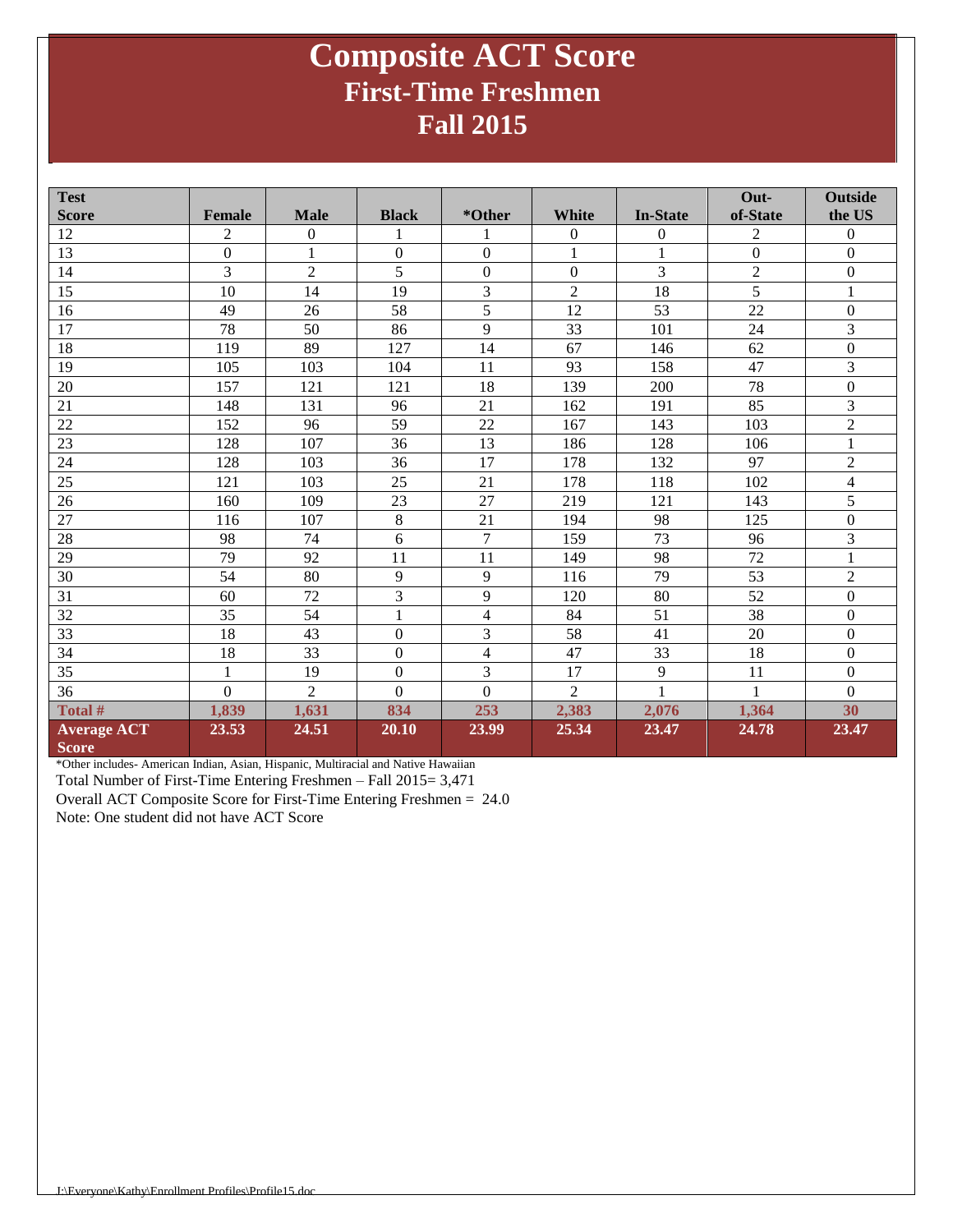### **Composite ACT Score First-Time Freshmen Fall 2015**

| <b>Test</b><br><b>Score</b>        | <b>Agriculture</b><br>& Life<br><b>Sciences</b> | Architecture,<br>Art & Design | Arts &<br><b>Sciences</b> | <b>Business</b>  | <b>Education</b> | <b>Engineering</b> | Forestry         | <b>Veterinary</b><br><b>Medicine</b> | *Other         |
|------------------------------------|-------------------------------------------------|-------------------------------|---------------------------|------------------|------------------|--------------------|------------------|--------------------------------------|----------------|
| 12                                 | $\mathbf{0}$                                    | $\boldsymbol{0}$              | $\mathbf{0}$              | $\boldsymbol{0}$ | 1                | $\boldsymbol{0}$   | $\boldsymbol{0}$ | $\mathbf{0}$                         | 1              |
| 13                                 | $\Omega$                                        | $\overline{0}$                | $\boldsymbol{0}$          | $\mathbf{0}$     | $\boldsymbol{0}$ | $\boldsymbol{0}$   | $\boldsymbol{0}$ | $\overline{0}$                       | $\mathbf{1}$   |
| 14                                 | $\overline{0}$                                  | $\overline{0}$                | 1                         | $\mathbf{1}$     | $\overline{2}$   | $\mathbf{0}$       | $\overline{0}$   | $\overline{0}$                       | $\mathbf{1}$   |
| 15                                 | $\overline{c}$                                  | $\overline{0}$                | $\overline{7}$            | 3                | $\overline{4}$   | $\mathbf{0}$       | $\overline{0}$   | $\overline{0}$                       | 8              |
| 16                                 | $\overline{7}$                                  | 1                             | 29                        | $\overline{7}$   | 10               | $\boldsymbol{0}$   | 1                | $\mathbf{0}$                         | 20             |
| 17                                 | 15                                              | $\overline{4}$                | 34                        | 13               | 20               | 3                  | 3                | 1                                    | 35             |
| 18                                 | 22                                              | $\overline{\mathcal{L}}$      | 53                        | 20               | 24               | $\overline{2}$     | 3                | 1                                    | 79             |
| 19                                 | 16                                              | 10                            | 49                        | 16               | 27               | $\overline{7}$     | $\sqrt{2}$       | $\boldsymbol{0}$                     | 81             |
| 20                                 | 32                                              | 13                            | 70                        | 26               | 29               | 24                 | 6                | $\overline{2}$                       | 76             |
| 21                                 | 46                                              | 6                             | 66                        | 38               | 30               | 27                 | 10               | $\overline{2}$                       | 54             |
| 22                                 | 47                                              | 13                            | 55                        | 28               | 32               | 29                 | 5                | 3                                    | 36             |
| 23                                 | 37                                              | 11                            | 52                        | 29               | 27               | 51                 | $\overline{7}$   | $\overline{0}$                       | 21             |
| 24                                 | 30                                              | 12                            | $\overline{51}$           | 21               | 28               | 56                 | $\boldsymbol{0}$ | $\overline{2}$                       | 31             |
| 25                                 | 34                                              | $8\,$                         | 58                        | 28               | 21               | 55                 | 5                | $\overline{2}$                       | 13             |
| 26                                 | 35                                              | 12                            | 55                        | 27               | 28               | 80                 | 6                | $\overline{2}$                       | 24             |
| $\overline{27}$                    | 25                                              | 11                            | 49                        | 25               | 23               | 66                 | 6                | $\overline{4}$                       | 14             |
| 28                                 | 14                                              | $\overline{\mathcal{L}}$      | 46                        | 6                | 23               | 57                 | 6                | 3                                    | 13             |
| 29                                 | 19                                              | $\overline{4}$                | 25                        | 23               | 8                | 75                 | $\overline{4}$   | 1                                    | 12             |
| 30                                 | 14                                              | $\overline{c}$                | 20                        | 17               | 9                | 62                 | $\overline{c}$   | 1                                    | $\overline{7}$ |
| 31                                 | 15                                              | $\overline{\mathbf{4}}$       | 26                        | $\mathbf{9}$     | 9                | 63                 | 3                | $\boldsymbol{0}$                     | $\overline{3}$ |
| 32                                 | 8                                               | $\overline{2}$                | 14                        | $\overline{4}$   | $\overline{4}$   | 53                 | $\mathbf{1}$     |                                      | $\overline{c}$ |
| 33                                 | 5                                               | $\overline{0}$                | 9                         | $\mathbf{0}$     | $\mathbf{1}$     | 43                 | $\mathbf{1}$     | $\Omega$                             | $\overline{2}$ |
| 34                                 | 3                                               | $\overline{2}$                | 10                        | 3                | $\boldsymbol{0}$ | 31                 | $\boldsymbol{0}$ | $\Omega$                             | $\overline{2}$ |
| 35                                 | $\mathbf{1}$                                    | $\overline{0}$                | $\overline{2}$            | $\boldsymbol{0}$ | $\overline{0}$   | 16                 | $\boldsymbol{0}$ | $\overline{0}$                       | $\mathbf{1}$   |
| $\overline{36}$                    | $\mathbf{1}$                                    | $\mathbf{0}$                  | $\overline{0}$            | $\overline{0}$   | $\Omega$         | 1                  | $\boldsymbol{0}$ | $\Omega$                             | $\Omega$       |
| <b>Total</b><br>$\#$               | 428                                             | 123                           | 781                       | 344              | 360              | 801                | 71               | 25                                   | 537            |
| Avg.<br><b>ACT</b><br><b>Score</b> | 23.75                                           | 23.67                         | 23.35                     | 23.52            | 22.81            | 27.48              | 24.01            | 24.64                                | 21.01          |

\*Other includes – Academic Affairs, Graduate School and Special Non-Degree

Total Number of First-Time Entering Freshmen – Fall 2015 = 3,471 Overall ACT Composite Score for First-Time Entering Freshmen = 24.0 Note: One student did not have ACT Score